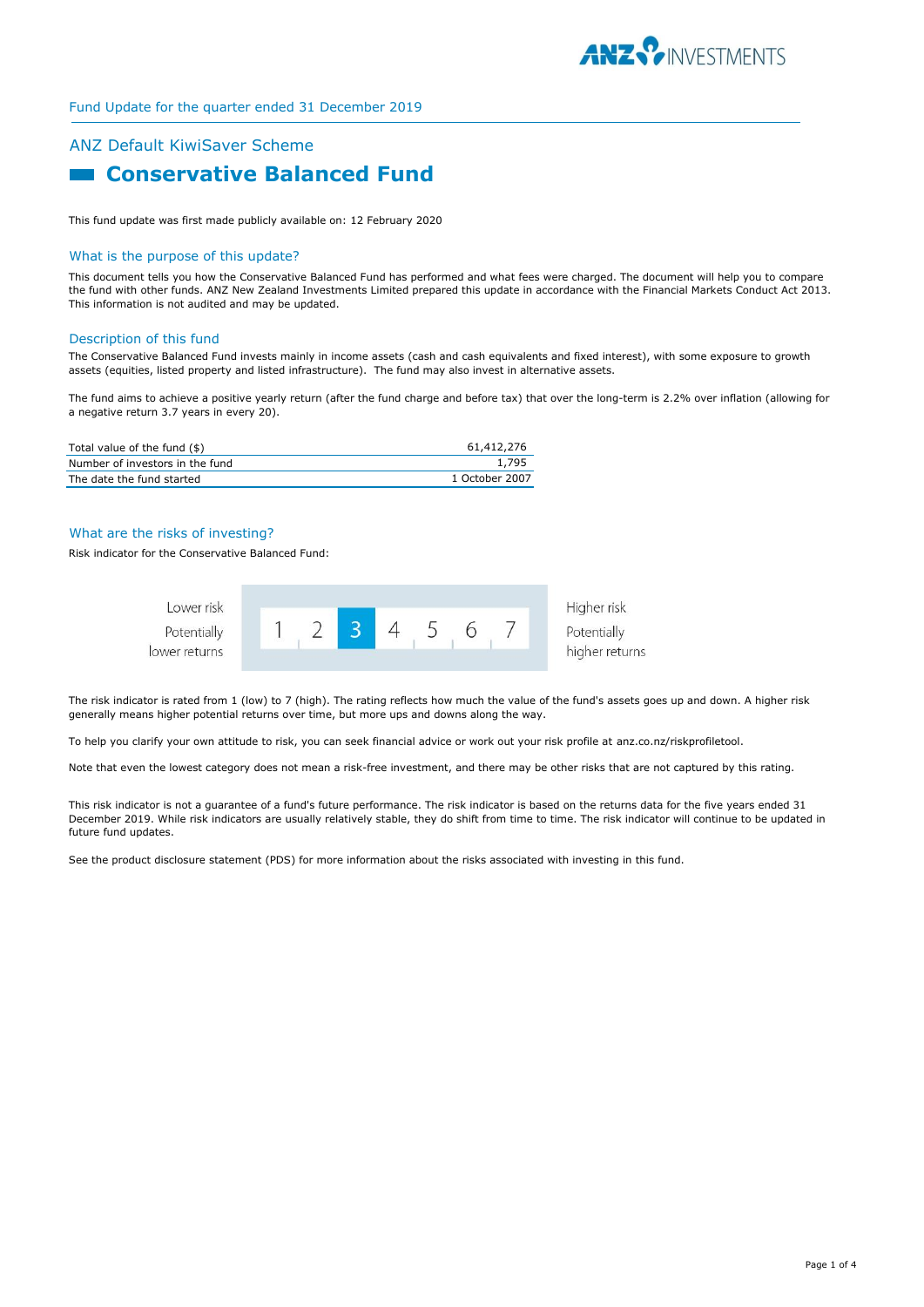## How has the fund performed?

|                                               | Average over past<br>five years | Past year |
|-----------------------------------------------|---------------------------------|-----------|
| Annual return                                 |                                 |           |
| (after deductions for charges and tax)        | 5.04%                           | 10.92%    |
| <b>Annual return</b>                          |                                 |           |
| (after deductions for charges but before tax) | 5.98%                           | 12.43%    |
| Market index annual return                    |                                 |           |
| (reflects no deduction for charges and tax)   | 6.81%                           | 12.47%    |

The market index annual return is calculated using the target investment mix and the indices of each asset class.

Additional information about the market index is available in the statement of investment policy and objectives on the offer register at www.discloseregister.companiesoffice.govt.nz.



# **Annual return graph**

This shows the return after fund charges and tax for each of the last 10 years ending 31 March. The last bar shows the average annual return for the last 10 years, up to 31 December 2019.

**Important:** This does not tell you how the fund will perform in the future.

Returns in this update are after tax at the highest prescribed investor rate (PIR) of tax for an individual New Zealand resident. Your tax may be lower.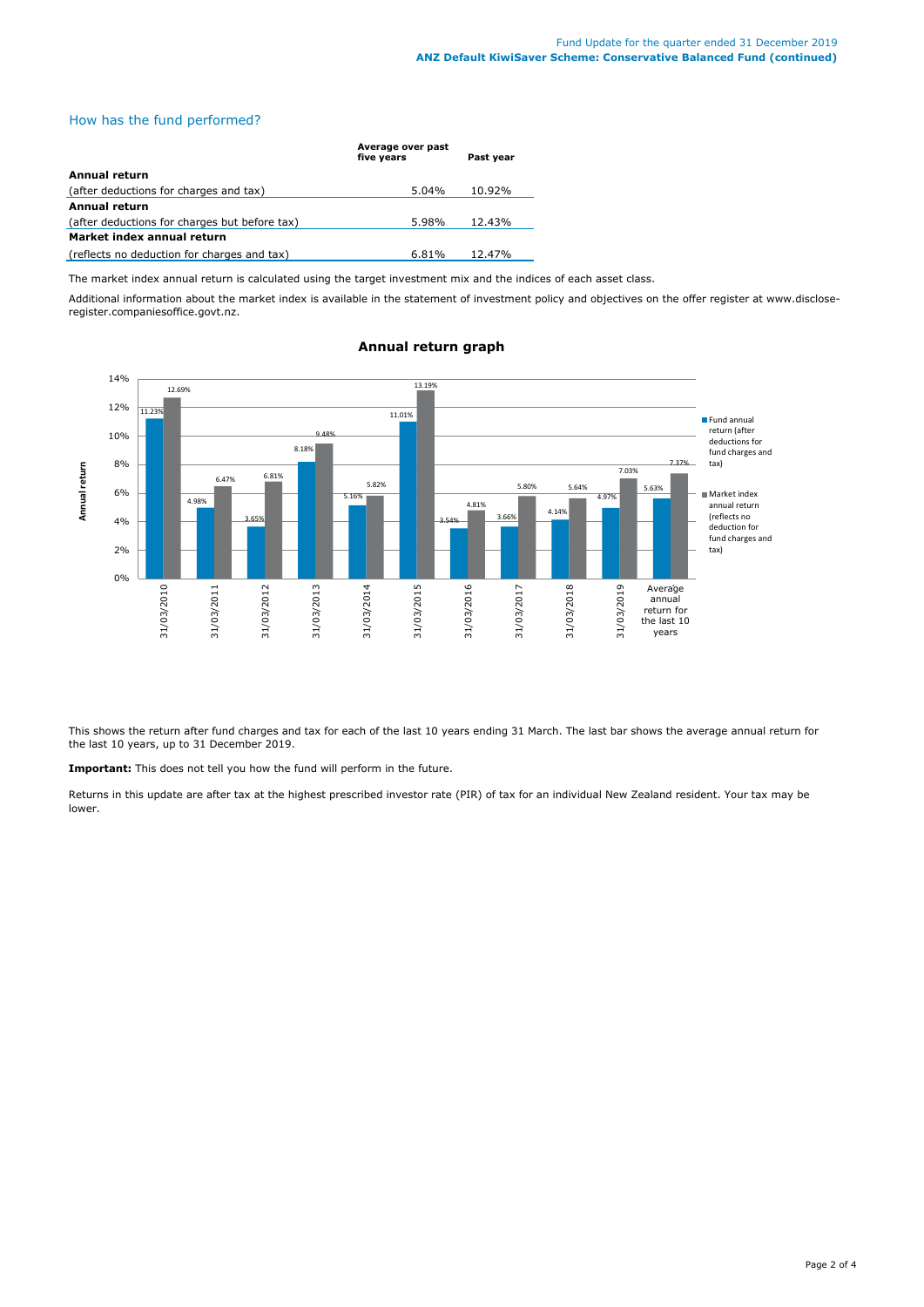## What fees are investors charged?

Investors in the Conservative Balanced Fund are charged fund charges. In the year to 31 March 2019 these were:

|                                             | % of net asset value          |
|---------------------------------------------|-------------------------------|
| Total fund charges <sup>1</sup>             | $0.90\%$                      |
| Which are made up of:                       |                               |
| Total management and administration charges | $0.90\%$                      |
| Including:                                  |                               |
| Manager's basic fee                         | 0.85%                         |
| Other management and administration charges | 0.05%                         |
| Total performance based fees                |                               |
|                                             | Dollar amount per<br>investor |
| <b>Other charges</b>                        |                               |
| Membership fee <sup>2*</sup>                | \$24                          |

\* From 1 April 2019, the membership fee was removed for members under 18 years and reduced from \$24 to \$18 per year for all other members.

Investors are not currently charged individual action fees for specific actions or decisions (for example, for withdrawing from or switching funds). See the PDS for more information about Scheme fees.

Small differences in fees and charges can have a big impact on your investment over the long term.

## Example of how this applies to an investor

Sarah had \$10,000 in the fund at the start of the year and did not make any further contributions. At the end of the year, Sarah received a return after fund charges were deducted of \$1,092 (that is 10.92% of her inital \$10,000). Sarah also paid \$24 in other charges. This gives Sarah a total gain after tax of \$1,068 for the year.

## What does the fund invest in?

## **Actual investment mix<sup>3</sup> Target investment mix<sup>3</sup>**

This shows the types of assets that the fund invests in. This shows the mix of assets that the fund generally intends to invest in.